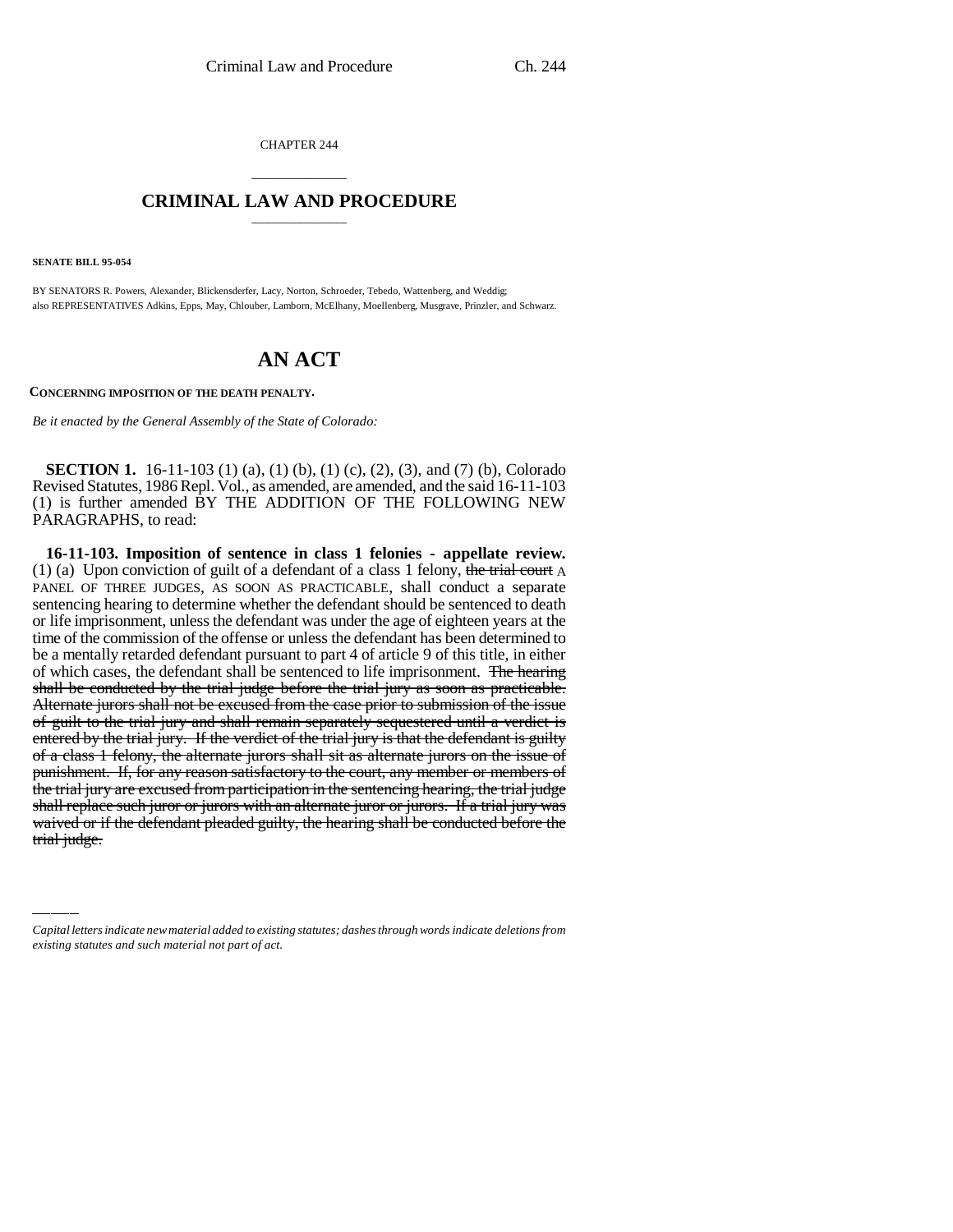## Ch. 244 Criminal Law and Procedure

(a.5) (I) THE PANEL OF JUDGES THAT CONDUCTS THE SENTENCING HEARING SHALL CONSIST OF THE JUDGE WHO PRESIDED AT THE TRIAL OR BEFORE WHOM THE GUILTY PLEA WAS ENTERED, OR A REPLACEMENT FOR SAID JUDGE IN THE EVENT HE OR SHE DIES, RESIGNS, IS INCAPACITATED, OR IS OTHERWISE DISQUALIFIED, AND TWO ADDITIONAL DISTRICT COURT JUDGES DESIGNATED BY THE CHIEF JUSTICE OF THE COLORADO SUPREME COURT. THE CHIEF JUSTICE MAY SELECT THE TWO ADDITIONAL DISTRICT COURT JUDGES, AND ANY NECESSARY REPLACEMENT FOR THE TRIAL JUDGE, FROM ANY JUDICIAL DISTRICT IN THE STATE BUT IS ENCOURAGED TO SELECT FROM THE JUDICIAL DISTRICT IN WHICH THE CASE WAS FILED OR FROM ADJOINING JUDICIAL DISTRICTS. IN SELECTING THE DISTRICT COURT JUDGES FOR THE PANEL, THE CHIEF JUSTICE SHALL SELECT ONLY THOSE DISTRICT COURT JUDGES WHO ARE REGULARLY SITTING JUDGES; EXCEPT THAT THE CHIEF JUSTICE, PURSUANT TO SECTION 5 (3) OF ARTICLE VI OF THE STATE CONSTITUTION, MAY SELECT A RETIRED JUSTICE OF THE SUPREME COURT OR A RETIRED JUDGE AS ONE OF THE ADDITIONAL JUDGES FOR THE PANEL.

(II) THE JUDGE WHO PRESIDED AT THE TRIAL AND ANY DISTRICT COURT JUDGE WHO IS APPOINTED TO SERVE ON THE PANEL MAY BE SUBJECT TO DISQUALIFICATION AS PROVIDED IN SECTION 16-6-201.

(III) THE TRIAL JUDGE SHALL BE THE PRESIDING JUDGE FOR PURPOSES OF THE SENTENCING HEARING. IF A REPLACEMENT JUDGE HAS BEEN APPOINTED FOR THE TRIAL JUDGE, THE DISTRICT COURT JUDGES APPOINTED TO THE PANEL SHALL CHOOSE A PRESIDING JUDGE FROM AMONG THEMSELVES.

(a.7) AT THE SENTENCING HEARING, IN ADDITION TO THE EVIDENCE PRESENTED BY THE PARTIES, THE THREE-JUDGE PANEL SHALL CONSIDER THE CERTIFIED TRANSCRIPTS OF THE TRIAL. THE SENTENCING HEARING SHALL BE HELD AS SOON AS PRACTICABLE FOLLOWING THE TRIAL, BUT NOT LATER THAN SIXTY DAYS AFTER THE TRIAL VERDICT IS RETURNED, UNLESS FOR GOOD CAUSE SHOWN.

(b) All admissible evidence presented by either the prosecuting attorney or the defendant that the court PANEL OF JUDGES deems relevant to the nature of the crime, and the character, background, and history of the defendant, including any evidence presented in the guilt phase of the trial, and any matters relating to any of the aggravating or mitigating factors enumerated in subsections (4) and (5) of this section may be presented. Any such evidence which the court PANEL OF JUDGES deems to have probative value may be received, as long as each party is given an opportunity to rebut such evidence. The prosecuting attorney and the defendant or the defendant's counsel shall be permitted to present arguments for or against a sentence of death. For offenses committed before July 1, 1985, the jury shall be instructed that life imprisonment means life without the possibility of parole for twenty calendar years. For offenses committed on or after July 1, 1985, the jury shall be instructed that life imprisonment means life without the possibility of parole for forty calendar years. For offenses within the purview of section 17-22.5-104 (2) (d), C.R.S., the jury shall be instructed that life imprisonment means life without the possibility of parole.

(c) Both the prosecuting attorney and the defense shall notify each other of the names and addresses of any witnesses to be called in the sentencing hearing and the subject matter of such testimony. Such discovery shall be provided within a reasonable amount of time as determined by order of the court PANEL OF JUDGES and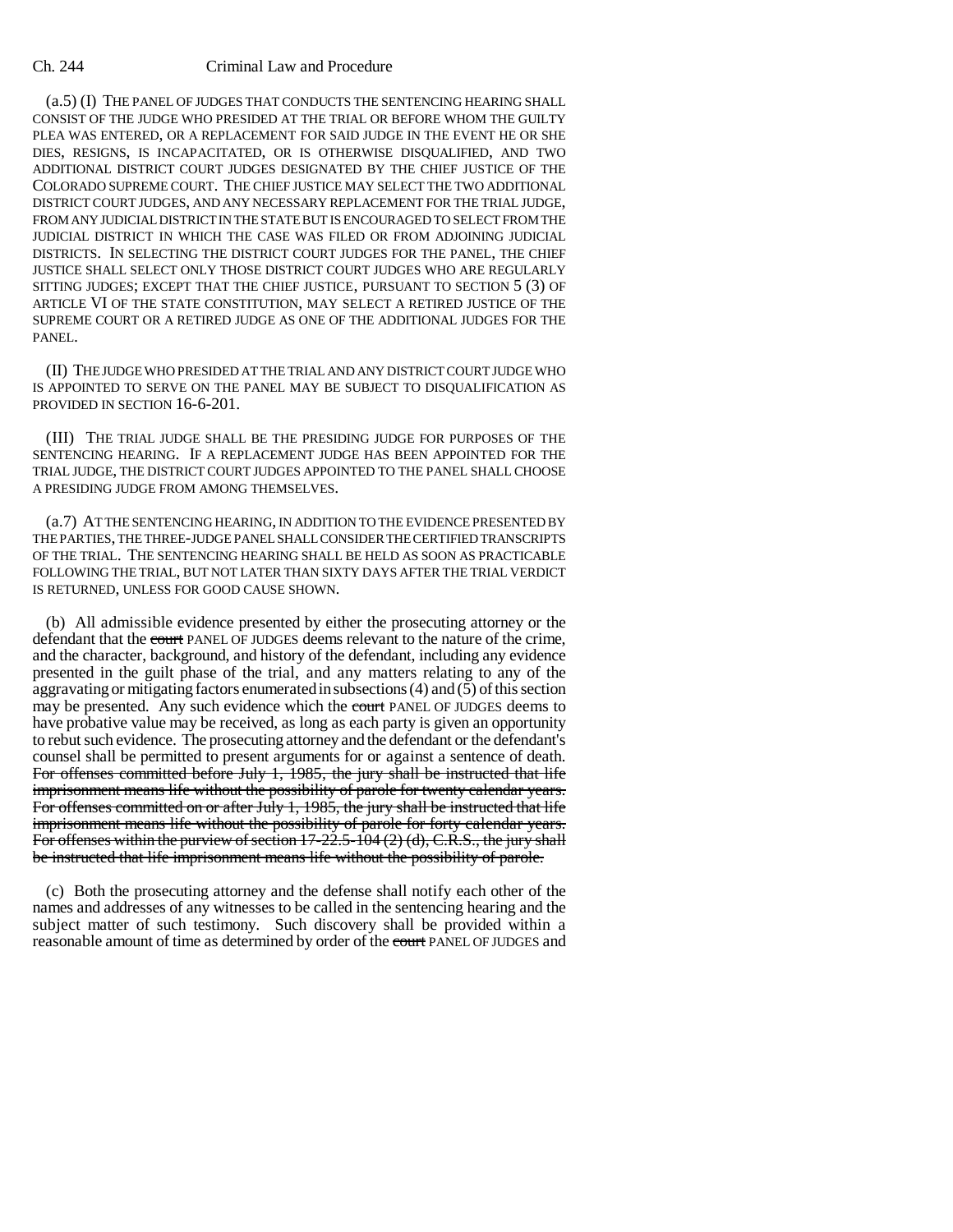shall be provided not less than twenty-four hours prior to the commencement of the sentencing hearing. Unless good cause is shown, noncompliance with this paragraph (c) shall result in the exclusion of such evidence without further sanction.

(2) (a) After hearing all the evidence and arguments of the prosecuting attorney and the defendant, the jury shall deliberate and render a verdict PANEL OF JUDGES SHALL UNANIMOUSLY DETERMINE WHETHER TO IMPOSE A SENTENCE OF DEATH based upon the following considerations:

(I) Whether at least one aggravating factor has been proved as enumerated in subsection (5) of this section;

(II) Whether sufficient mitigating factors exist which outweigh any aggravating factor or factors found to exist; and

(III) Based on the considerations in subparagraphs (I) and (II) of this paragraph (a), whether the defendant should be sentenced to death or life imprisonment.

(b) (I) In the event that no aggravating factors are found to exist as enumerated in subsection (5) of this section, the jury shall render a verdict of life imprisonment, and the court PANEL OF JUDGES shall sentence the defendant to life imprisonment.

(II) The jury shall not render a verdict of death PANEL OF JUDGES SHALL NOT IMPOSE A DEATH SENTENCE unless it UNANIMOUSLY finds and specifies in writing that:

(A) At least one aggravating factor has been proved; and

(B) There are insufficient mitigating factors to outweigh the aggravating factor or factors that were proved.

(c) In the event that the jury's verdict is to sentence to death, such verdict shall be unanimous and shall be binding upon the court unless the court determines, and sets forth in writing the basis and reasons for such determination, that the verdict of the jury is clearly erroneous as contrary to the weight of the evidence, in which case the court shall sentence the defendant to life imprisonment. THE SENTENCE OF THE PANEL OF JUDGES, WHETHER TO DEATH OR TO LIFE IN PRISON, SHALL BE SUPPORTED BY SPECIFIC WRITTEN FINDINGS OF FACT BASED UPON THE CIRCUMSTANCES AS SET FORTH IN SUBSECTIONS (4) AND (5) OF THIS SECTION AND UPON THE RECORDS OF THE TRIAL AND THE SENTENCING HEARING.

(d) If the jury's verdict is not unanimous, the jury shall be discharged, and the court shall PANEL OF JUDGES CANNOT UNANIMOUSLY AGREE ON A SENTENCE, IT SHALL MAKE A RECORD OF EACH JUDGE'S POSITION AND SHALL THEN sentence the defendant to life imprisonment.

(3) In all cases where the sentencing hearing is held before the court alone, the court shall determine whether the defendant should be sentenced to death or life imprisonment in the same manner in which a jury determines its verdict under paragraphs (a) and (b) of subsection (2) of this section. The sentence of the court shall be supported by specific written findings of fact based upon the circumstances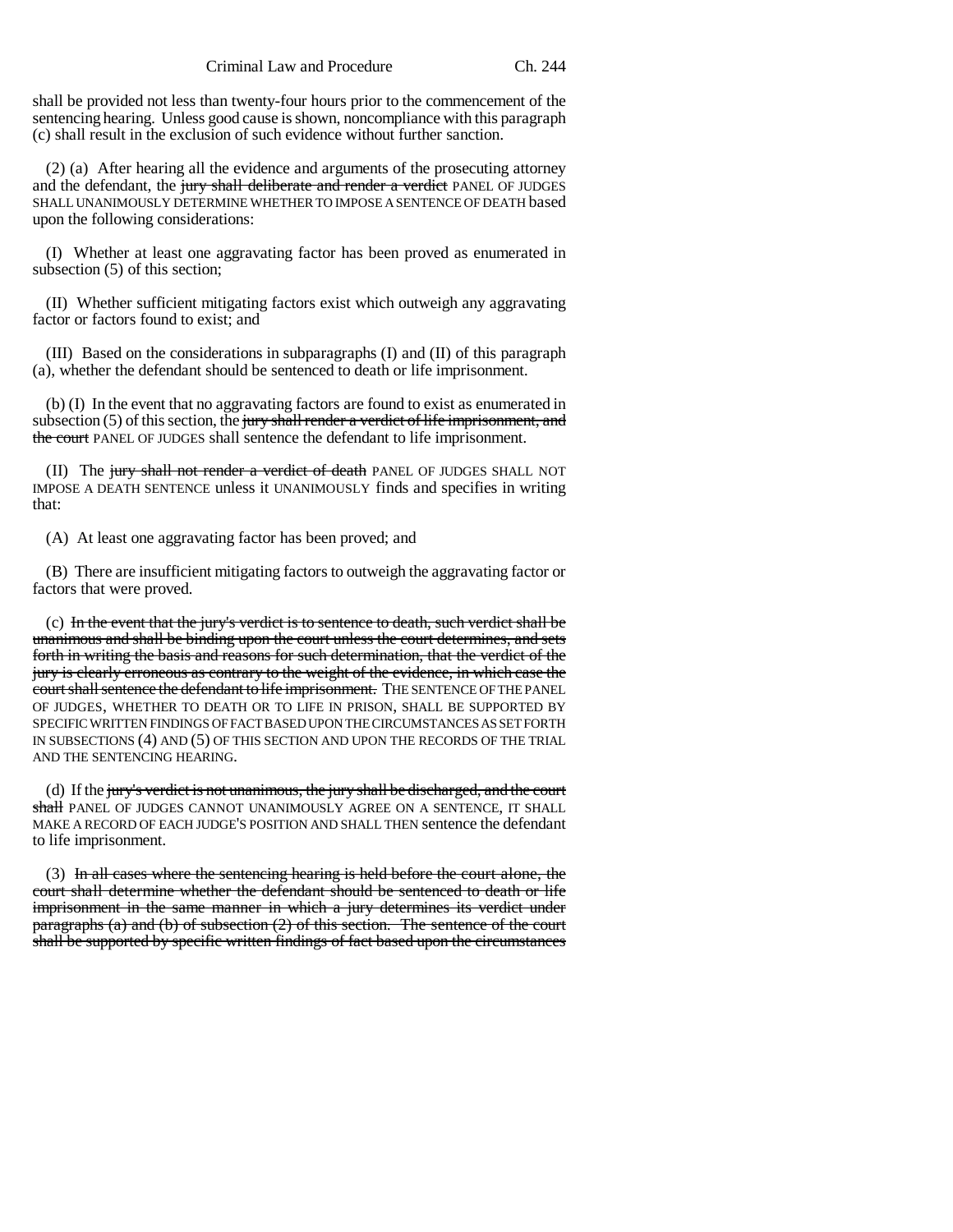as set forth in subsections  $(4)$  and  $(5)$  of this section and upon the records of the trial and the sentencing hearing.

(7) (b) If any death sentence imposed upon a defendant pursuant to the provisions of this section and the imposition of such death sentence upon such defendant is held invalid or unconstitutional, FOR REASONS OTHER THAN UNCONSTITUTIONALITY OF THE DEATH PENALTY OR INSUFFICIENCY OF THE EVIDENCE TO SUPPORT THE SENTENCE, THE CASE SHALL BE REMANDED TO THE TRIAL COURT TO SET A NEW SENTENCING HEARING; EXCEPT THAT, IF THE PROSECUTOR INFORMS THE PANEL OF JUDGES THAT, IN THE OPINION OF THE PROSECUTOR, CAPITAL PUNISHMENT WOULD NO LONGER BE IN THE INTEREST OF JUSTICE, SAID DEFENDANT SHALL BE RETURNED TO THE TRIAL COURT AND SHALL THEN BE SENTENCED TO LIFE IMPRISONMENT. IF A DEATH SENTENCE IMPOSED PURSUANT TO THIS SECTION IS HELD INVALID BASED ON UNCONSTITUTIONALITY OF THE DEATH PENALTY OR INSUFFICIENCY OF THE EVIDENCE TO SUPPORT THE SENTENCE, said defendant shall be returned to the trial court and shall then be sentenced to life imprisonment.

**SECTION 2.** 16-11-403, Colorado Revised Statutes, 1986 Repl. Vol., as amended, is amended to read:

**16-11-403. Week of execution - warrant.** When a person is convicted of a class 1 felony, the punishment for which is death, and the convicted person is sentenced to suffer the penalty of death, the judge PANEL OF JUDGES passing such sentence shall appoint and designate in the warrant of conviction a week of time within which the sentence must be executed; the end of such week so appointed shall be not less than ninety days nor more than one hundred twenty days from the day of passing the sentence. Said warrant shall be directed to the executive director of the department of corrections or the executive director's designee commanding said executive director or designee to execute the sentence imposed upon some day within the week of time designated in the warrant and shall be delivered to the sheriff of the county in which such conviction is had, who, within three days thereafter, shall proceed to the correctional facilities at Canon City and deliver the convicted person, together with the warrant, to said executive director or designee, who shall keep the convict in confinement until infliction of the death penalty. Persons shall be permitted access to the inmate pursuant to prison rules. Such rules shall provide, at a minimum, for the inmate's attendants, counsel, and physician, a spiritual adviser selected by the inmate, and members of the inmate's family to have access to the inmate.

**SECTION 3.** 18-1-105 (4), Colorado Revised Statutes, 1986 Repl. Vol., as amended, is amended to read:

**18-1-105. Felonies classified - presumptive penalties.** (4) A person who has been convicted of a class 1 felony shall be punished by life imprisonment unless the proceeding held to determine sentence according to A PANEL OF JUDGES IMPOSES A DEATH SENTENCE PURSUANT TO the procedure set forth in section 16-11-103, C.R.S. results in a verdict which requires imposition of the death penalty, in which event such person shall be sentenced to death. As to any person sentenced for a class 1 felony, for an act committed on or after July 1, 1985, life imprisonment shall mean imprisonment without the possibility of parole for forty calendar years. As to any person sentenced for a class 1 felony, for an act committed on or after July 1, 1990, life imprisonment shall mean imprisonment without the possibility of parole.